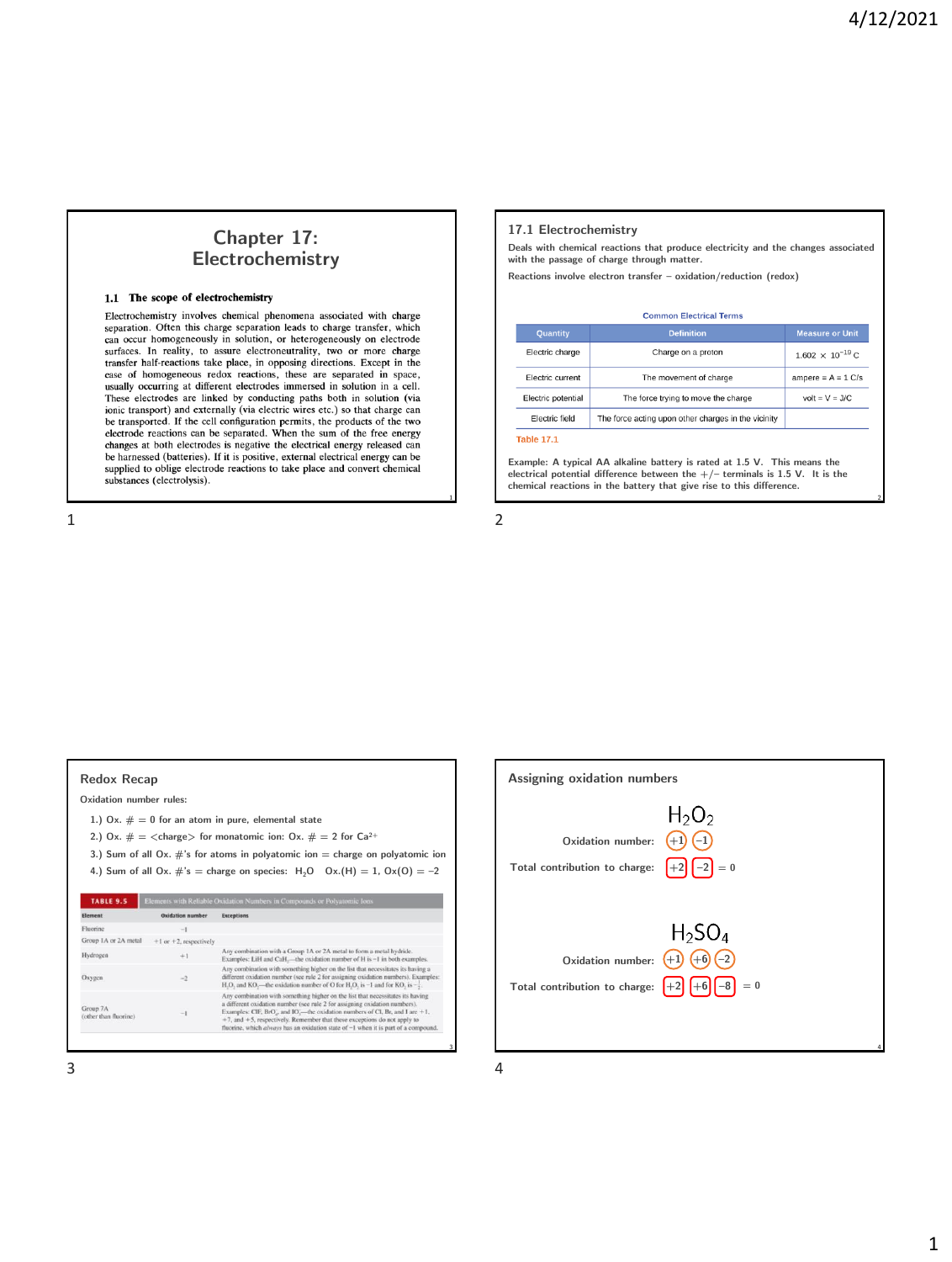





- **1.) Assign oxidation states to all atoms. Identify what is being oxidized and reduced.**
- **2.) Separate overall reaction into two half-reactions**
- **3.) Balance all atoms except H & O**
- **4.)** Balance O (by adding  $H_2O$ )
- **5.) Balance H (by adding H<sup>+</sup>)**
- **6.) Balance charges (by adding** *e* **–)**
- **7.) Make the number of** *e* **– in both half reactions equal**
- **8.) Combine both half-reactions canceling out terms**

**9.) If solution is basic, add enough OH– to combine with all H<sup>+</sup> (on left hand side) to make H2O. Add same number of OH– to right hand side.**

**Example: Balancing redox reaction in acidic solution**  $Fe^{2+}(aq) + MnO_4^-(aq) \longrightarrow Fe^{3+}(aq) + Mn^{2+}(aq)$ **1.) Assign oxidation states to all atoms. Identify what is being oxidized and reduced.**  $Fe^{2+}(aq) + MnO<sub>4</sub>(aq) \rightarrow Fe^{3+}(aq) + Mn^{2+}(aq)$ **+2 +7 –2 +3 +2 Fe is oxidized. Mn is reduced. 2.) Separate overall reaction into two half-reactions**  $\mathsf{Fe}^{2+}(aq) \longrightarrow \mathsf{Fe}^{3+}(aq)$ *Oxidation: Reduction:*  $MnO<sub>A</sub>(aq) \longrightarrow Mn<sup>2+</sup>(aq)$ **3.) Balance all atoms except H & O**  $\mathsf{Fe}^{2+}(aq) \longrightarrow \mathsf{Fe}^{3+}(aq)$  $\mathsf{MnO}^-_4(aq)\longrightarrow \mathsf{Mn}^{2+}(aq)$ **Already balanced. Move to step 4.**

**7**

 $7$  8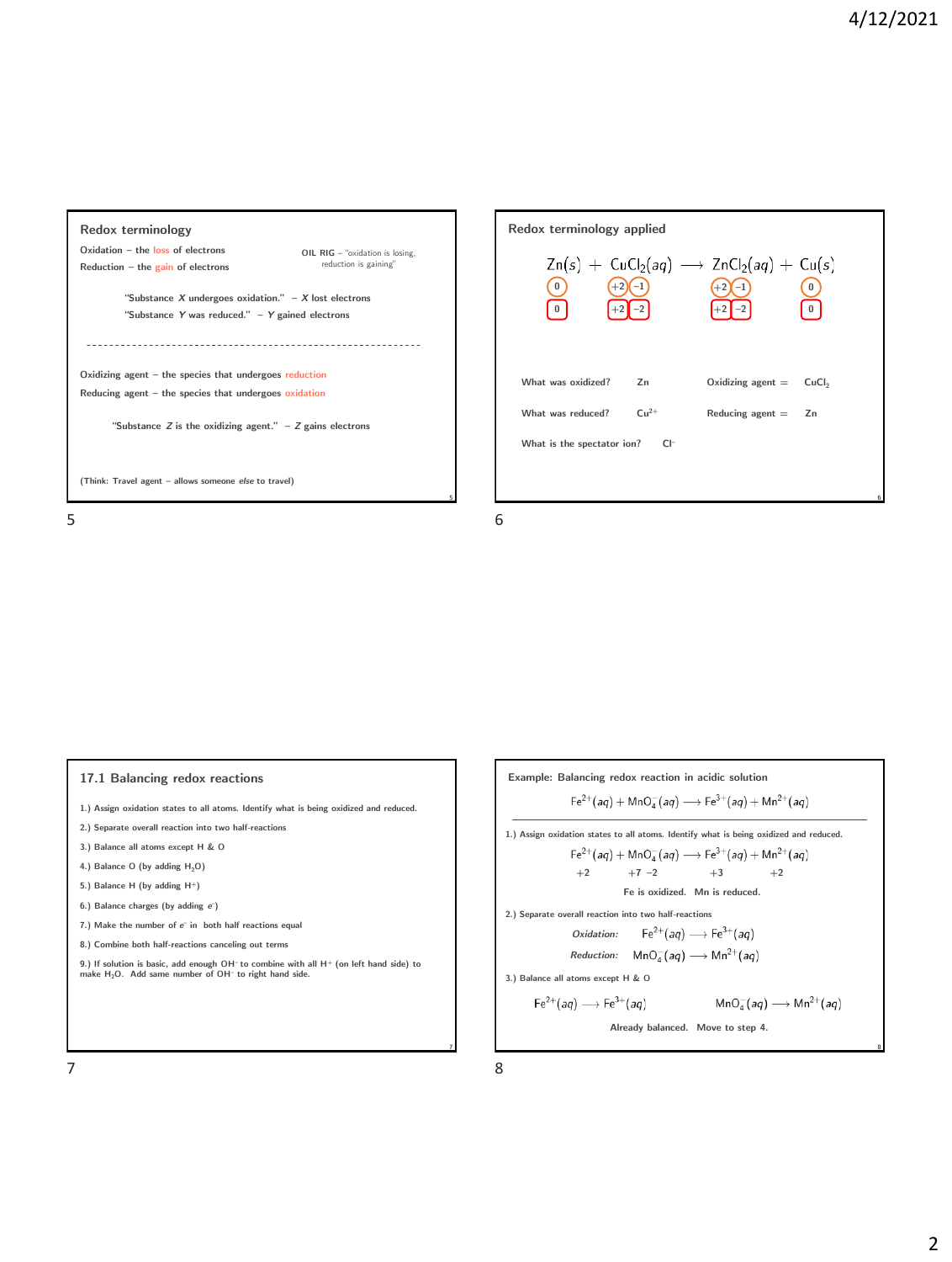**Example: Balancing redox reaction in acidic solution 4.) Balance O (by adding H2O)**  $\mathsf{Fe}^{2+}(aq) \longrightarrow \mathsf{Fe}^{3+}(aq)$  $\textsf{MnO}_4^-(aq) \longrightarrow \textsf{Mn}^{2+}(aq) + 4\textsf{H}_2\textsf{O}(l)$ **5.) Balance H (by adding H<sup>+</sup>)**  $\mathsf{Fe}^{2+}(aq) \longrightarrow \mathsf{Fe}^{3+}(aq)$  $8H^+(aq) + MnO_4^-(aq) \longrightarrow Mn^{2+}(aq) + 4H_2O(l)$ **6.) Balance charges (by adding** *e* **–)**  $\mathsf{Fe}^{2+}(aq) \longrightarrow \mathsf{Fe}^{3+}(aq) + 1e^{q}$  $5e^- + 8H^+(aq) + MnO_4^-(aq) \longrightarrow Mn^{2+}(aq) + 4H_2O(l)$ **7.) Make the number of e– in both half reactions equal**  $5[Fe^{2+}(aq) \rightarrow Fe^{3+}(aq) + 1e^-] \rightarrow 5Fe^{2+}(aq) \rightarrow 5Fe^{3+}(aq) + 5e^ 5e^- + 8H^+(aq) + MnO_4^-(aq) \longrightarrow Mn^{2+}(aq) + 4H_2O(l)$ **9**



**Example: Balancing redox reaction in basic solution**  $I^-(aq) + MnO_4^-(aq) \longrightarrow I_2(aq) + MnO_2(s)$ **1.) Assign oxidation states to all atoms. Identify what is being oxidized and reduced.**  $I^-(aq) + MnO_4^-(aq) \longrightarrow I_2(aq) + MnO_2(s)$  $-1$   $+7$   $-2$  0  $+4 -2$ **I – is oxidized. Mn is reduced. 2.) Separate overall reaction into two half-reactions** *Oxidation:*  $I^-(aq) \longrightarrow I_2(aq)$ *Reduction:*  $MnO<sub>A</sub>(aq) \longrightarrow MnO<sub>2</sub>(s)$ **3.) Balance all atoms except H & O**  $2\mathsf{I}^-(aq) \longrightarrow \mathsf{I}_2(aq)$  $\textsf{MnO}_4^-(aq) \longrightarrow \textsf{MnO}_2(s)$ 

**Example: Balancing redox reaction in basic solution 4.) Balance O (by adding H2O)**  $2I^-(aq) \longrightarrow I_2(aq)$  $MnO<sub>4</sub>(aq) \longrightarrow MnO<sub>2</sub>(s) + 2H<sub>2</sub>O(l)$ **5.) Balance H (by adding H<sup>+</sup>)**  $2\mathsf{I}^-(aq) \longrightarrow \mathsf{I}_2(aq)$  $4H^+(aq) + MnO_4^-(aq) \longrightarrow MnO_2(s) + 2H_2O(l)$ **6.) Balance charges (by adding** *e* **–)**  $2I^-(aq) \longrightarrow I_2(aq) + 2e^{\gamma}$  $3e^- + 4H^+(aq) + MnO_4^-(aq) \longrightarrow MnO_2(s) + 2H_2O(l)$ **7.) Make the number of** *e* **– in both half reactions equal**  $3[2]^{-}(aq) \rightarrow I_2(aq) + 2e^{-}$   $\rightarrow 6]^{-}(aq) \rightarrow 3I_2(aq) + 6e^{-}$  $2[3e^- + 4H^+(aq) + MnO_4^-(aq) \longrightarrow MnO_2(s) + 2H_2O(l)] \longrightarrow$  $6e^- + 8H^+(aq) + 2MnO_4^-(aq) \longrightarrow 2MnO_2(s) + 4H_2O(l)$ 

 $11$  12

**11**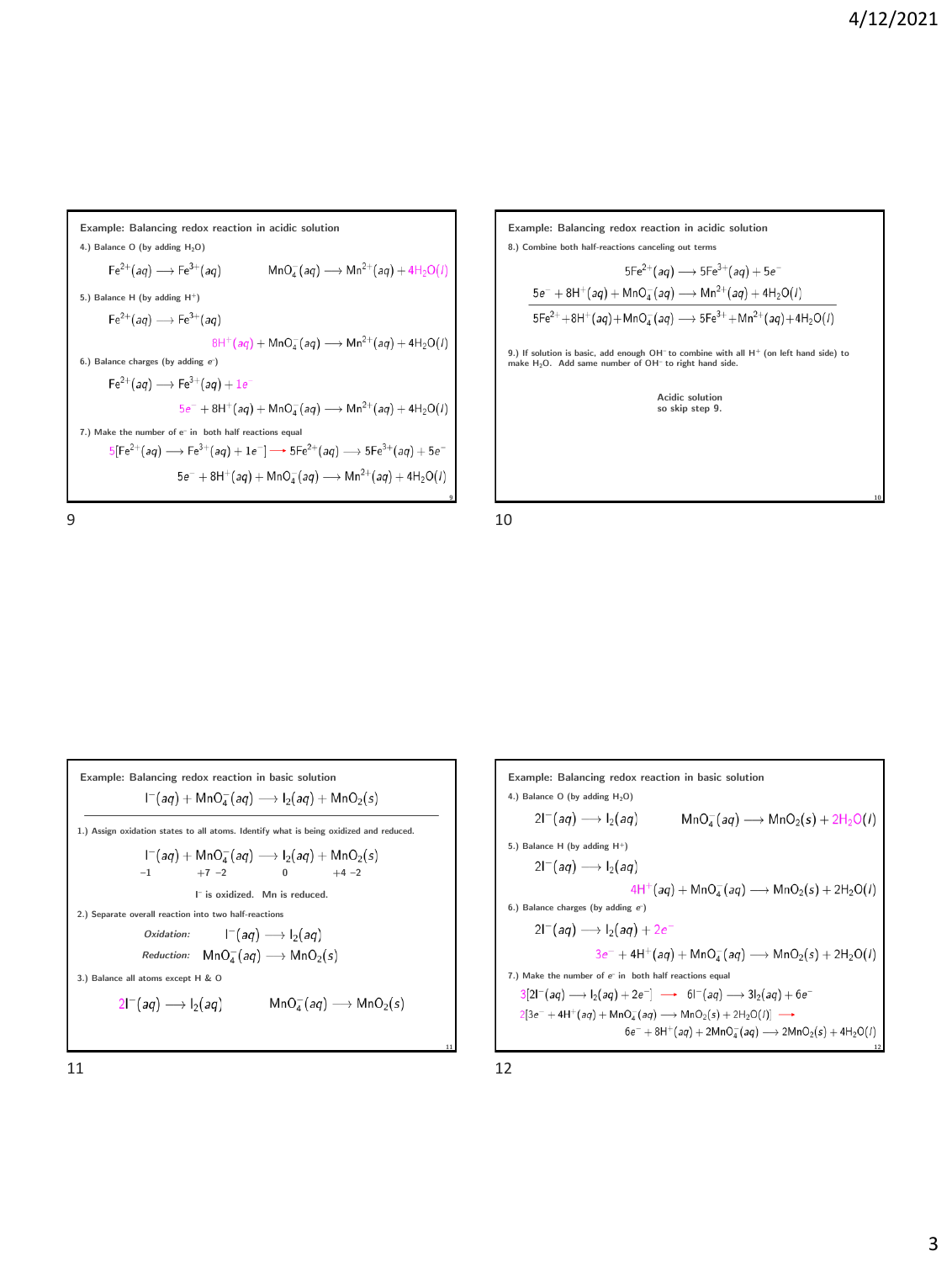





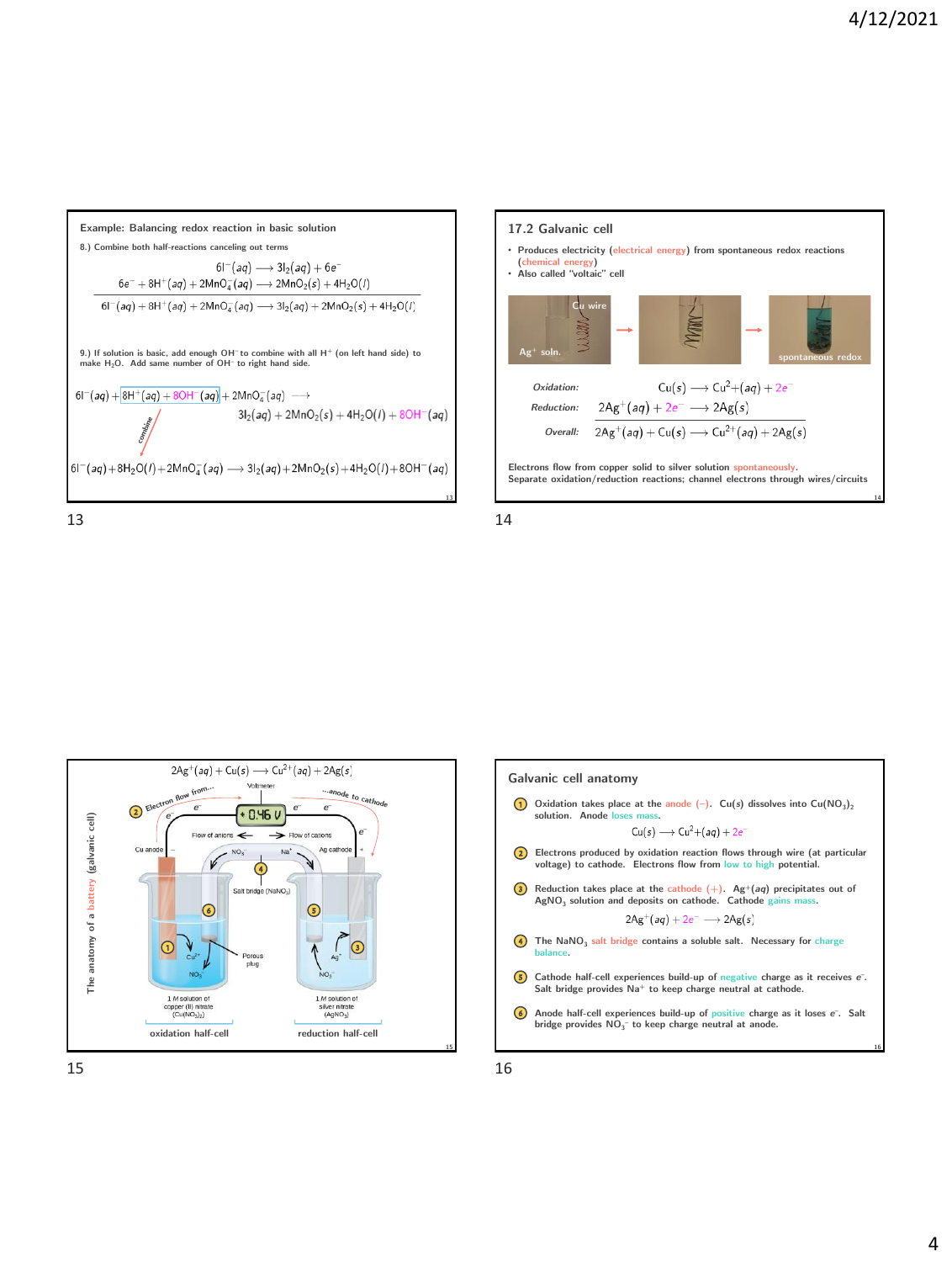





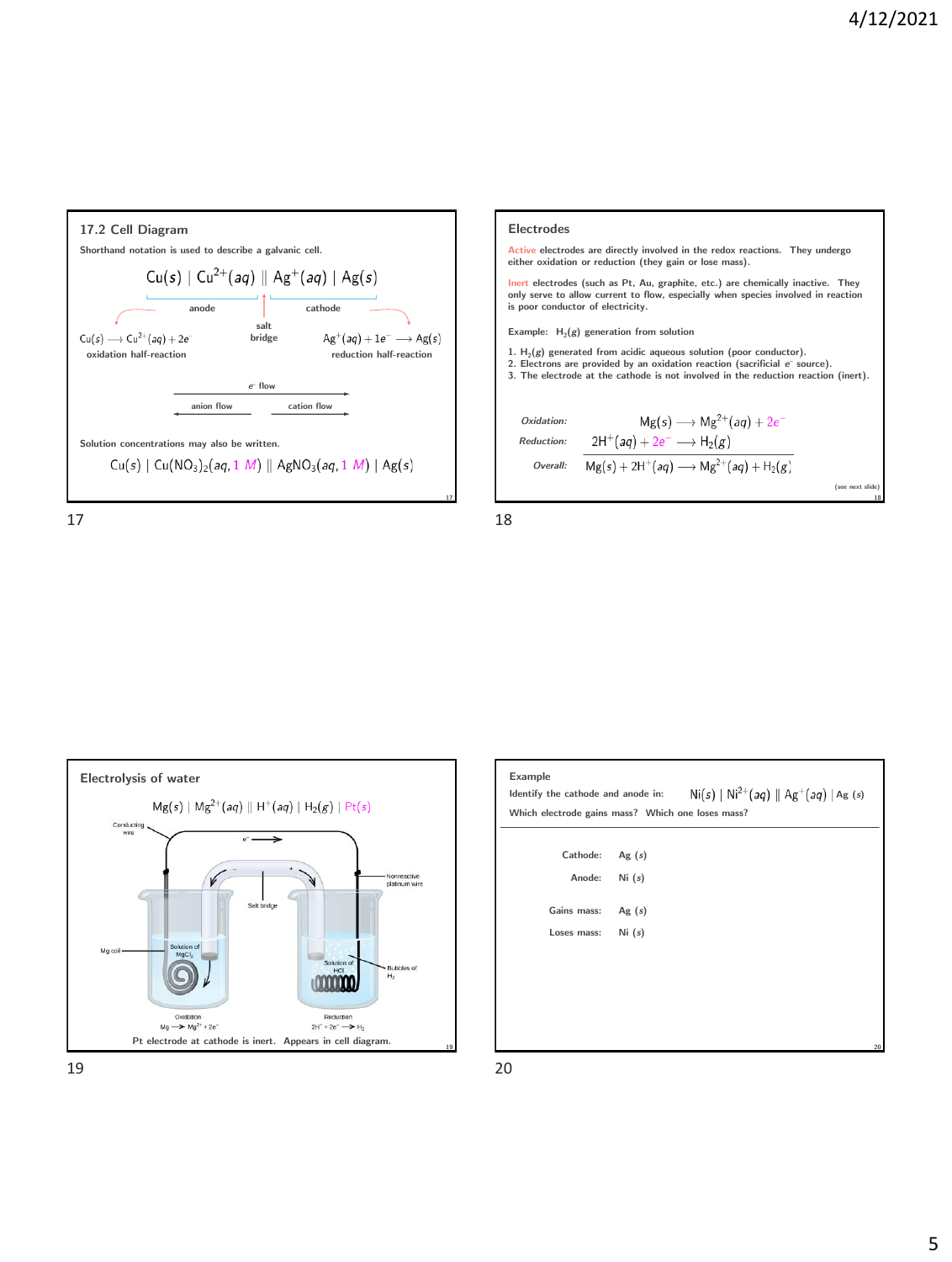#### **Cell potential**

- **Electrons spontaneously flows from anode (low potential) to cathode (high potential)**
- The difference in potentials is called the cell potential  $(E_{cell})$

$$
E_{cell} = E_{cathode} - E_{anode}
$$
\n
$$
\uparrow \qquad \uparrow \qquad \uparrow
$$
\n
$$
\uparrow \qquad \uparrow
$$
\n
$$
\uparrow \qquad \uparrow
$$
\n
$$
\uparrow
$$
\n
$$
\uparrow
$$
\n
$$
\uparrow
$$
\n
$$
\uparrow
$$
\n
$$
\uparrow
$$
\n
$$
\uparrow
$$
\n
$$
\uparrow
$$
\n
$$
\uparrow
$$
\n
$$
\uparrow
$$
\n
$$
\uparrow
$$
\n
$$
\uparrow
$$
\n
$$
\uparrow
$$
\n
$$
\uparrow
$$
\n
$$
\uparrow
$$
\n
$$
\uparrow
$$
\n
$$
\uparrow
$$
\n
$$
\uparrow
$$
\n
$$
\uparrow
$$
\n
$$
\uparrow
$$
\n
$$
\uparrow
$$
\n
$$
\uparrow
$$
\n
$$
\uparrow
$$
\n
$$
\uparrow
$$
\n
$$
\uparrow
$$
\n
$$
\uparrow
$$
\n
$$
\uparrow
$$
\n
$$
\uparrow
$$
\n
$$
\uparrow
$$
\n
$$
\uparrow
$$
\n
$$
\uparrow
$$
\n
$$
\uparrow
$$
\n
$$
\uparrow
$$
\n
$$
\uparrow
$$
\n
$$
\downarrow
$$
\n
$$
\downarrow
$$
\n
$$
\downarrow
$$
\n
$$
\downarrow
$$
\n
$$
\downarrow
$$
\n
$$
\downarrow
$$
\n
$$
\downarrow
$$
\n
$$
\downarrow
$$
\n
$$
\downarrow
$$
\n
$$
\downarrow
$$
\n
$$
\downarrow
$$
\n
$$
\downarrow
$$
\n
$$
\downarrow
$$
\n
$$
\downarrow
$$
\n
$$
\downarrow
$$
\n
$$
\downarrow
$$
\n
$$
\downarrow
$$
\n
$$
\downarrow
$$
\n
$$
\downarrow
$$
\n
$$
\downarrow
$$
\n
$$
\downarrow
$$
\n
$$
\downarrow
$$
\n
$$
\downarrow
$$
\n
$$
\down
$$

**Standard cell potentials (***E***°cell) are based on standard reduction potentials (***E***°) defined by the following conditions:**

• **solution concentration = 1**  $M$ • **gas pressure = 1 atm**

• **solids that are pure**

$$
E_{\text{cell}}^\circ = E_{\text{cathode}}^\circ - E_{\text{anode}}^\circ
$$

21 22







**Standard reduction potentials**

**Hook up a** *different* **half-cell to SHE to get standard reduction potential.**

**Example: What is the standard reduction potential of Cu2+? Note that electrons flow to Cu2+ meaning Cu2+ undergoes reduction.**

*Oxidation:*

\n
$$
H_{2}(g, 1 \text{ atm}) \longrightarrow 2H^{+}(aq, 1 \text{ M}) + 2e^{-}
$$
\nReduction:

\n
$$
Cu^{2+}(aq, 1 \text{ M}) + 2e^{-} \longrightarrow Cu(s)
$$
\n
$$
Overal:
$$
\n
$$
Cu^{2+}(aq, 1 \text{ M}) + H_{2}(g) \longrightarrow 2H^{+}(aq) + Cu(s)
$$

**Example: What is the standard reduction potential of Cu?**

$$
E_{cell}^{\circ} = E_{cathode,Cu}^{\circ} - E_{mode,SHE}^{\circ}
$$
  
0.34 V =  $E_{cathode,Cu}^{\circ} - 0$   
0.34 V =  $E_{cathode,Cu}^{\circ}$ 

 $23$  24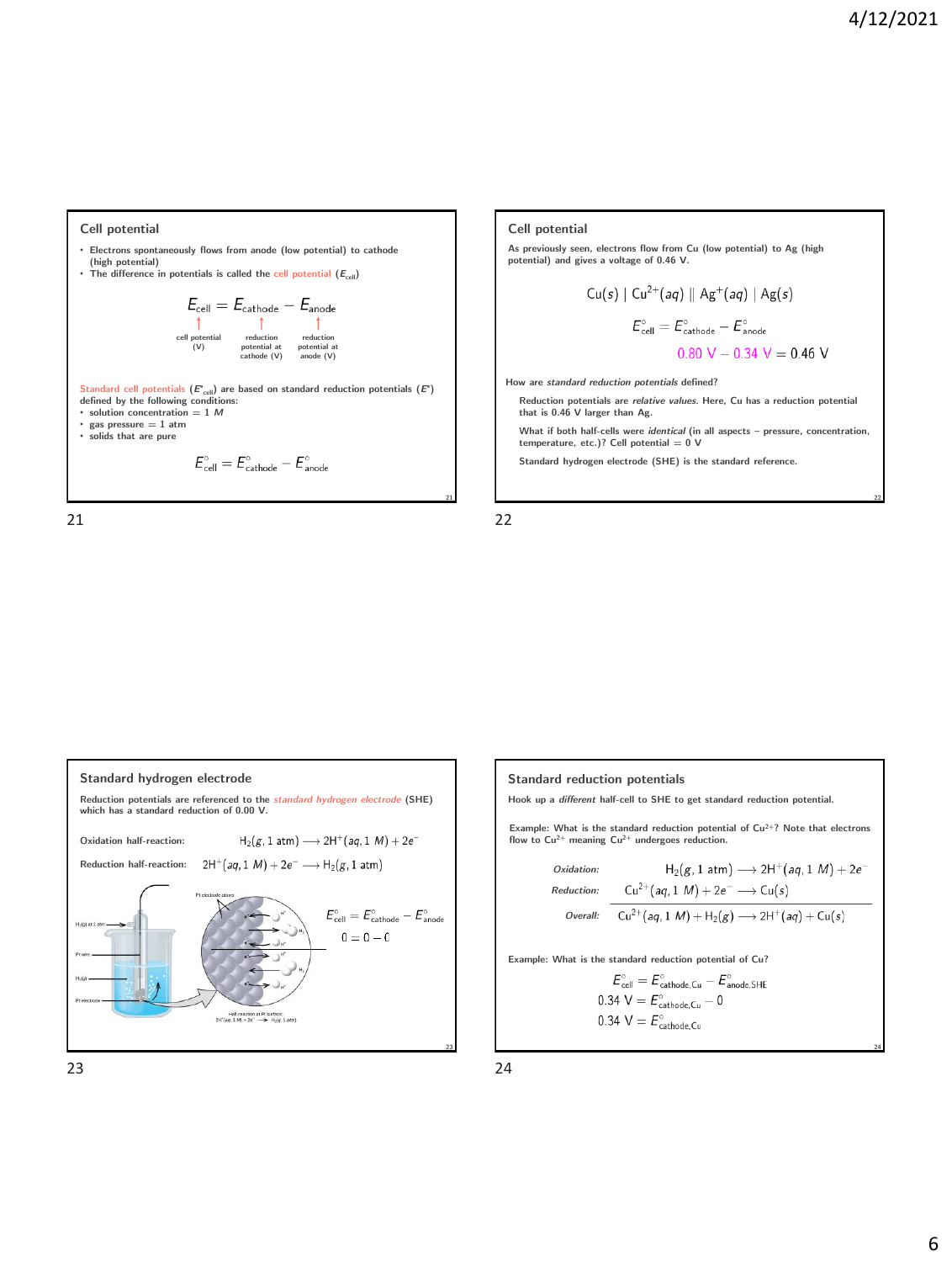#### **Standard reduction potentials Many standard reductions have been tabulated. Stronger oxidizing agents (those that more easily gain electrons) at top. Standard Reductions**  $E^{\circ}$  **(V)**<br>  $+2e^{-} \rightarrow 2F^{-}(aq) +2.87$ <br>  $(aq) + 3e^{-} \rightarrow Au(s) +1.56$ <br>  $\therefore$ <br>  $\therefore$ <br>  $\therefore$   $+2e^{-} \rightarrow 2Br(aq) +1.09$ <br>  $+2e^{-} \rightarrow 2Br(aq) +1.09$ For a <u>spontaneous</u> galvanic cell...<br><mark>Larger</mark> potentials (*E*°) occur at cathode.<br>Smaller potentials at anode (electrons<br>flow from low → high potential).  $F_2(g)$  + 2e<sup>-</sup>  $\rightarrow$  2F<sup>-</sup>(aq) +2.87<br>Au<sup>3+</sup>(aq) + 3e<sup>-</sup>  $\rightarrow$  Au(s) +1.50 Cl<sub>2</sub>(g) + 2e<sup>-</sup> → 2Cl<sup>-</sup>(aq) +1.36<br>Br<sub>2</sub>(l) + 2e<sup>-</sup> → 2Br<sup>-</sup>(aq) +1.09 agents **Stronger oxidizing agents**  $Ag^{+}(aq) + e^{-} \rightarrow Ag(s) +0.80$ <br>  $Fe^{3+}(aq) + e^{-} \rightarrow Fe^{2+}(aq) +0.77$  $\begin{array}{rcl} \mathbb{R} e^{3i} (aq) &+e^- &\to & \mathbb{R} e^{2i} (qq) &+0.75 \\ \mathbb{R} e^{3i} (aq) &+2e^- &\to & \mathbb{C} u (q) &+0.54 \\ \mathbb{C} u^{2i} (aq) &+2e^- &\to & \mathbb{C} u (s) &+0.30 \\ \mathbb{Z} H^2 (aq) &+2e^- &\to & \mathbb{P} u (s) &-0.13 \\ \mathbb{R} e^{3i} (aq) &+2e^- &\to & \mathbb{P} u (s) &-0.25 \\ \mathbb{R} e^{3i}$  $E_{cell}^{\circ} = E_{\text{cathode}}^{\circ} - E_{\text{anode}}^{\circ}$ oxidizing  $H_2(g)$  0.00<br>  $Pb(s)$  -0.13<br>  $Ni(s)$  -0.26  $E_{\text{cell}}^{\circ}=E_{\text{red}}^{\circ}-E_{\text{ox}}^{\circ}$ **Stronger**  $E_{\text{cell}}^{\circ}$  + for spontaneous Mg<sup>2+</sup>(*aq*) + 2e<sup>-</sup> → Mg(*s*) -2.37<br>Na+(*aq*) + e<sup>-</sup> → Na(*s*) -2.71 **– for non-spontaneous**  $K^{+}(aq)$  +  $e^{-}$  →  $K(s)$  -2.93<br>  $Li^{+}(aq)$  +  $e^{-}$  →  $Li(s)$  -3.04  $\mathsf{Li}^+(aq)$ **See Table 17.2 for full list of reduction 25**

 $25$  25





 $27$  28

 $E^{\text{o}}{}_{\text{cell}}$  and  $\Delta G^{\text{o}}$ 

**Related by:**

**Recall that for a spontaneous process:**

*n* **= moles** *e –* **transferred in redox reaction**  $F$  (Faraday's constant) = charge/mol of  $e^-$ 

 $E^{\circ}$ <sub>cell</sub> = cell potential (in V)  $\Delta G^{\circ}$  = free energy (in kJ mol<sup>-1</sup>)

 $\Delta G^{\circ}=-nFE^{\circ}_{cell}$ 

**= (***e –* **charge) x (Avogadro's number)**  $= (1.60 \times 10^{-19} \text{ C})(6.02 \times 10^{23} \text{ mol}^{-1})$ 

 $E_{cell}^{\circ} > 0$  $\Delta G^{\circ} < 0$  $K > 1$ 

**= 96,500 C/mol** *e –* **= 96,500 J mol–<sup>1</sup> V–<sup>1</sup>**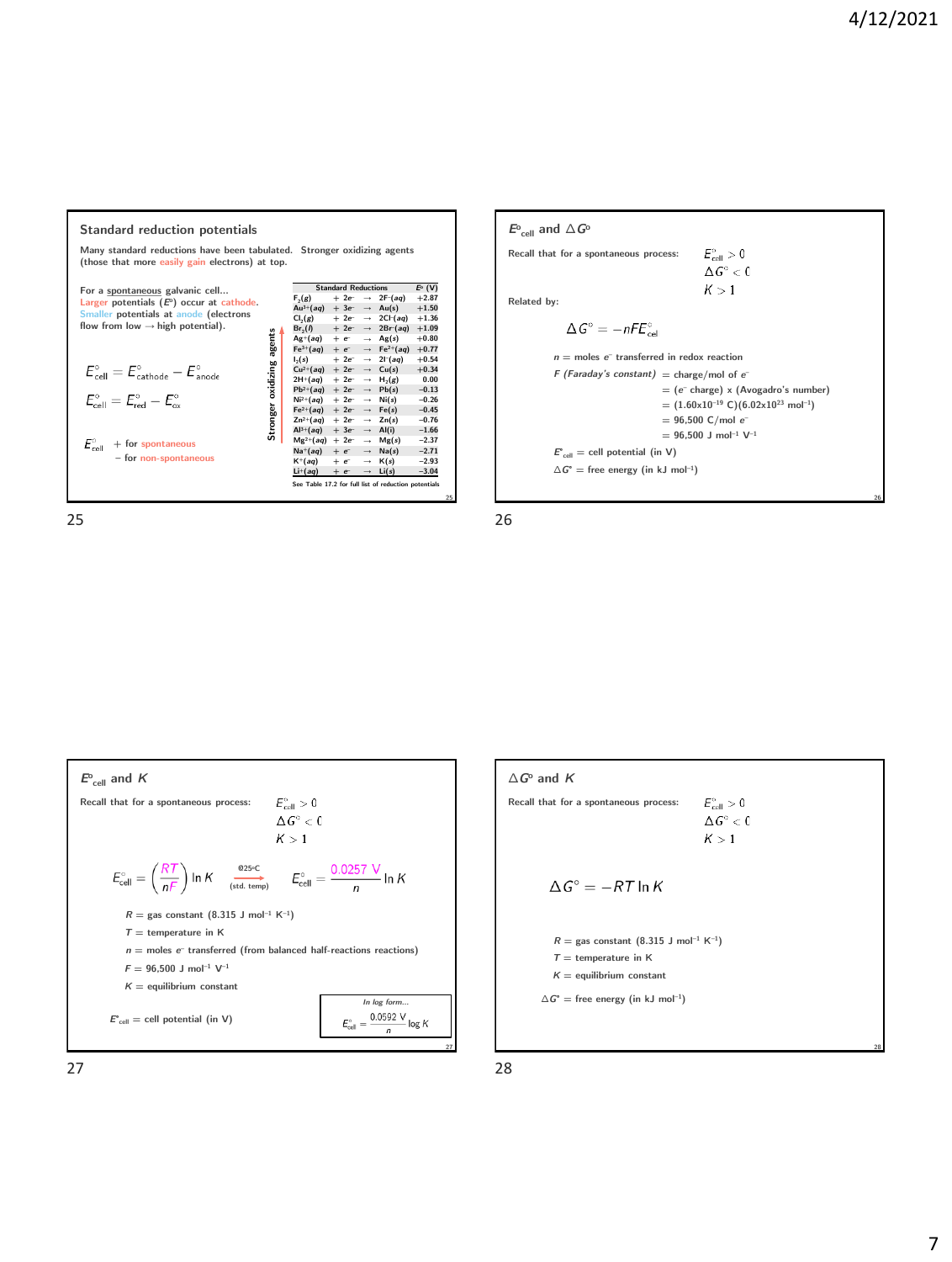



### **Concentration cell**

**Galvanic cell under non-standard conditions – both half-cells have** *different* **concentrations**

**Example: Galvanic cell with half-cells with** *identical electrodes* **under standard conditions**  $Zn(s) | Zn^{2+}(1 M) || Zn^{2+}(1 M) | Zn(s)$ 

$$
\begin{aligned} E_{Zn^{2+}/Zn}^{\circ} &= -0.76 \text{ V} & E_{cell}^{\circ} &= E_{cathode}^{\circ} - E_{anode}^{\circ} \\ &= -0.76 - (-0.76) = 0 \end{aligned}
$$

**Example: Galvanic cell with half-cells with** *identical electrodes and different concentrations* **(at 25<sup>o</sup>C)**

$$
Zn(s) | Zn^{2+}(0.01 M) || Zn^{2+}(1 M) | Zn(s) \t E_{cell}^{0} = 0
$$
  

$$
E_{cell} = E_{cell}^{0} - \frac{RT}{nF} \ln Q = 0 - \frac{(8.314)(298.15)}{(2)(96500)} \ln \frac{[0.01]}{[1.0]}
$$
  

$$
= 0 - (-0.059)
$$
  

$$
= 0.059
$$

**Concentration cell**

**Note: Concentration at anode is products; concentration at cathode is reactants**

**Example: Galvanic cell with half-cells with** *identical electrodes and different concentrations* **(at 25<sup>o</sup>C)**

$$
Zn(s) | Zn^{2+}(0.01 M) || Zn^{2+}(1 M) | Zn(s) \qquad E_{\text{cell}}^{\circ} = 0
$$

**Oxidation/anode: Reduction/cathode:**

$$
Zn(s) \longrightarrow Zn^{2+}(0.01 M) + 2e^{-}
$$
  

$$
Zn^{2+}(1 M) + 2e^{-} \longrightarrow Zn(s)
$$

**Overall:**

$$
\mathsf{Zn}^{2+}(aq,1~\mathsf{M})\longrightarrow \mathsf{Zn}^{2+}(aq,0.01~\mathsf{M})
$$

31 32

**31**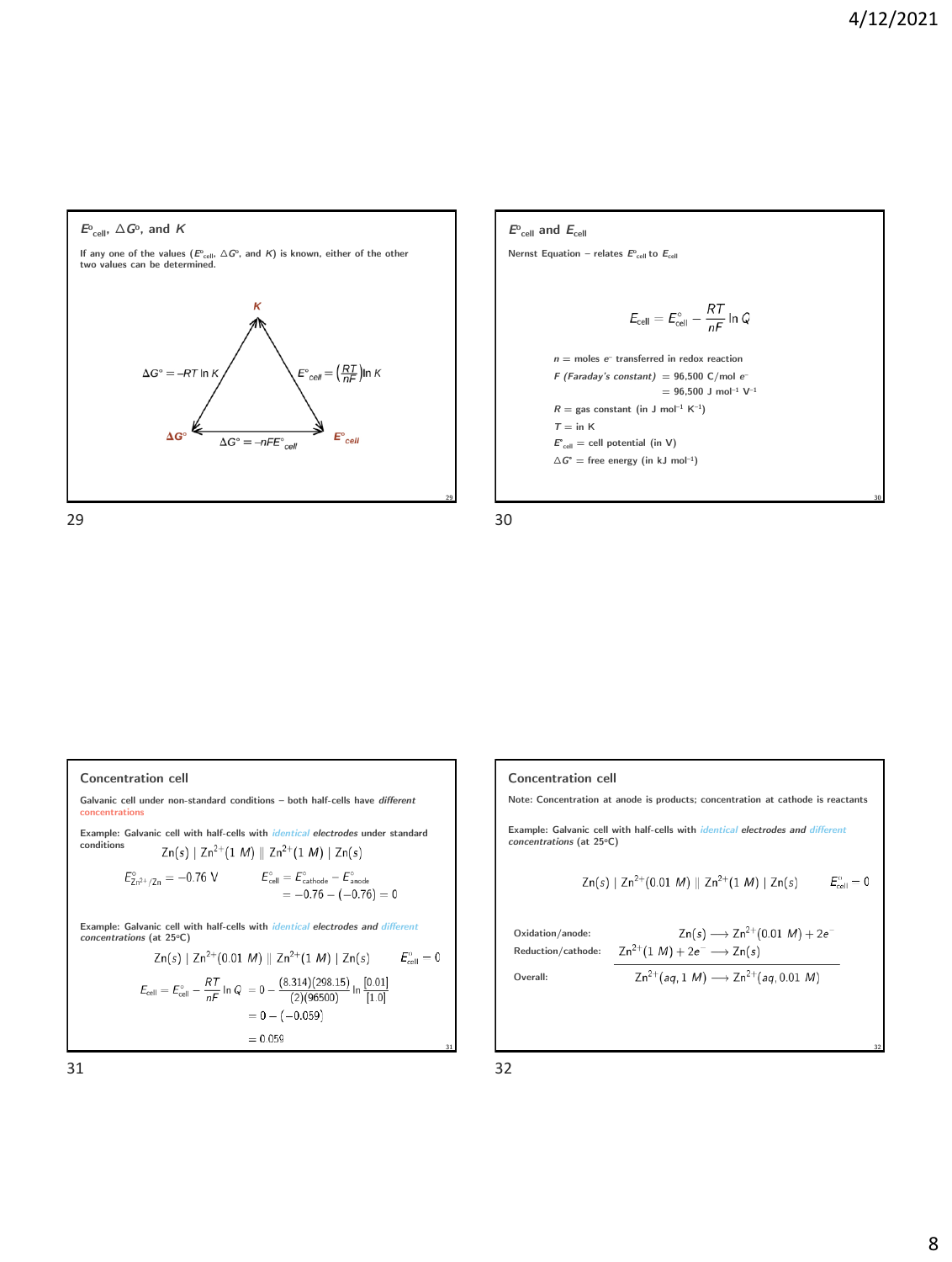|                                                                                                                                                                                                                | Electrolytic cell |                                                                                                                                    |          |        |         |    |  |  |  |
|----------------------------------------------------------------------------------------------------------------------------------------------------------------------------------------------------------------|-------------------|------------------------------------------------------------------------------------------------------------------------------------|----------|--------|---------|----|--|--|--|
| Galvanic cells produce electric current via spontaneous redox reactions.                                                                                                                                       |                   |                                                                                                                                    |          |        |         |    |  |  |  |
|                                                                                                                                                                                                                |                   | Electrolytic cells drive non-spontaneous redox reactions using supplied electric<br>current through a process called electrolysis. |          |        |         |    |  |  |  |
|                                                                                                                                                                                                                | Cell type         | Chemical reaction                                                                                                                  | Energy   | Anode  | Cathode |    |  |  |  |
|                                                                                                                                                                                                                | Galvanic          | spontaneous                                                                                                                        | produced |        | $^{+}$  |    |  |  |  |
|                                                                                                                                                                                                                | Electrolytic      | non-spontaneous                                                                                                                    | consumed | $^{+}$ |         |    |  |  |  |
| Example:<br>spontaneous $-$ produces<br>$2H_2(g) + O_2(g) \longrightarrow 2H_2O(l)$<br>electrical current<br>$non-spondaneous - consumes$<br>$2H_2O(I) \longrightarrow 2H_2(g) + O_2(g)$<br>electrical current |                   |                                                                                                                                    |          |        |         |    |  |  |  |
|                                                                                                                                                                                                                |                   |                                                                                                                                    |          |        |         | 33 |  |  |  |









- **Method used to determine the amount of substance oxidized or reduced in an electrochemical reaction**
- **Based on stoichiometry**

**Stoichiometrically, 1 mole of Cu2+ is reduced when 2 moles** *e –* **are transferred.**

$$
Cu^{2+}(aq) + 2e^- \longrightarrow Cu(s)
$$

One can determine the number of moles of  $e^-$  for a reaction by knowing the total charge (C) that flowed into the electrolysis cell which depends on the magnitude **of the current (A) and the amount of time (in s) the current was applied.**

$$
1\text{ A} = 1\frac{\text{C}}{\text{s}}
$$
\n
$$
\text{Current}\left(\frac{\text{C}}{\text{s}}\right) \times \text{time (s)} = \text{charge (C)}
$$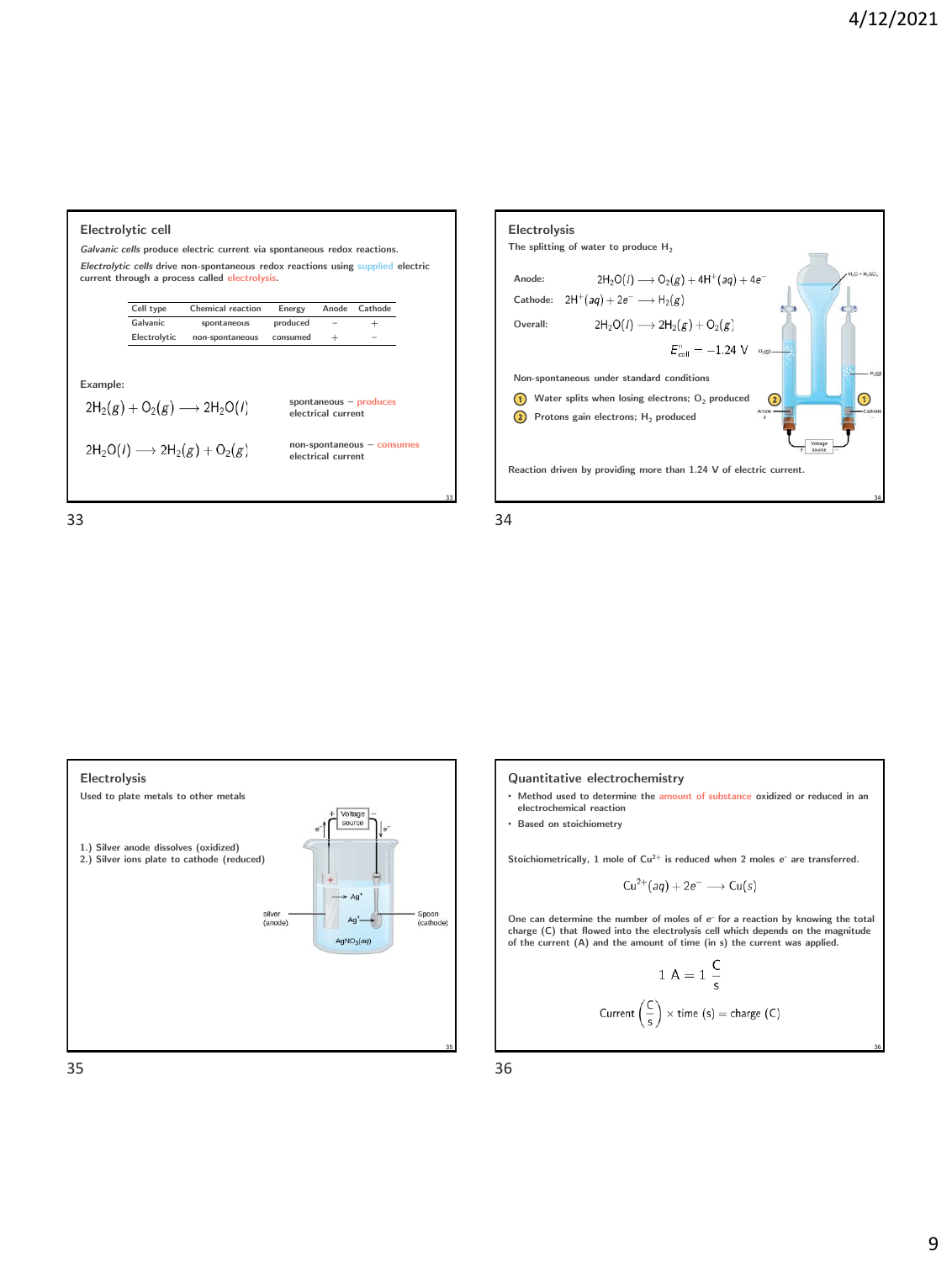**mass of substance (oxidized or reduced)**

**Quantitative electrochemistry** Current  $\left(\frac{C}{s}\right) \times$  time  $(s)$  = charge  $(C)$ 

**Charge can be converted to moles of** *e –* **using Faraday's constant.**

$$
F = \frac{96,500 \text{ C}}{\text{mol }e^-}
$$

**Moles of** *e –* **can be used to determine amount of substance oxidized or reduced in an electrochemical reaction based on stoichiometry.** 







 $39$  40

**37**

**Quantitative electrochemistry**

*stoichiometry of redox reaction*

 $F = \frac{96,500 \text{ C}}{\text{mol} \text{ s}^{-}}$ mol  $e^-$ 

**current (A)**

 $1 A = 1 \frac{C}{s}$  *(current) x (time) = charge* 

**charge (C)**

**moles of** *e* **– transferred**

**moles of substance (oxidized or reduced)** *molar mass*

**Summary of steps:**